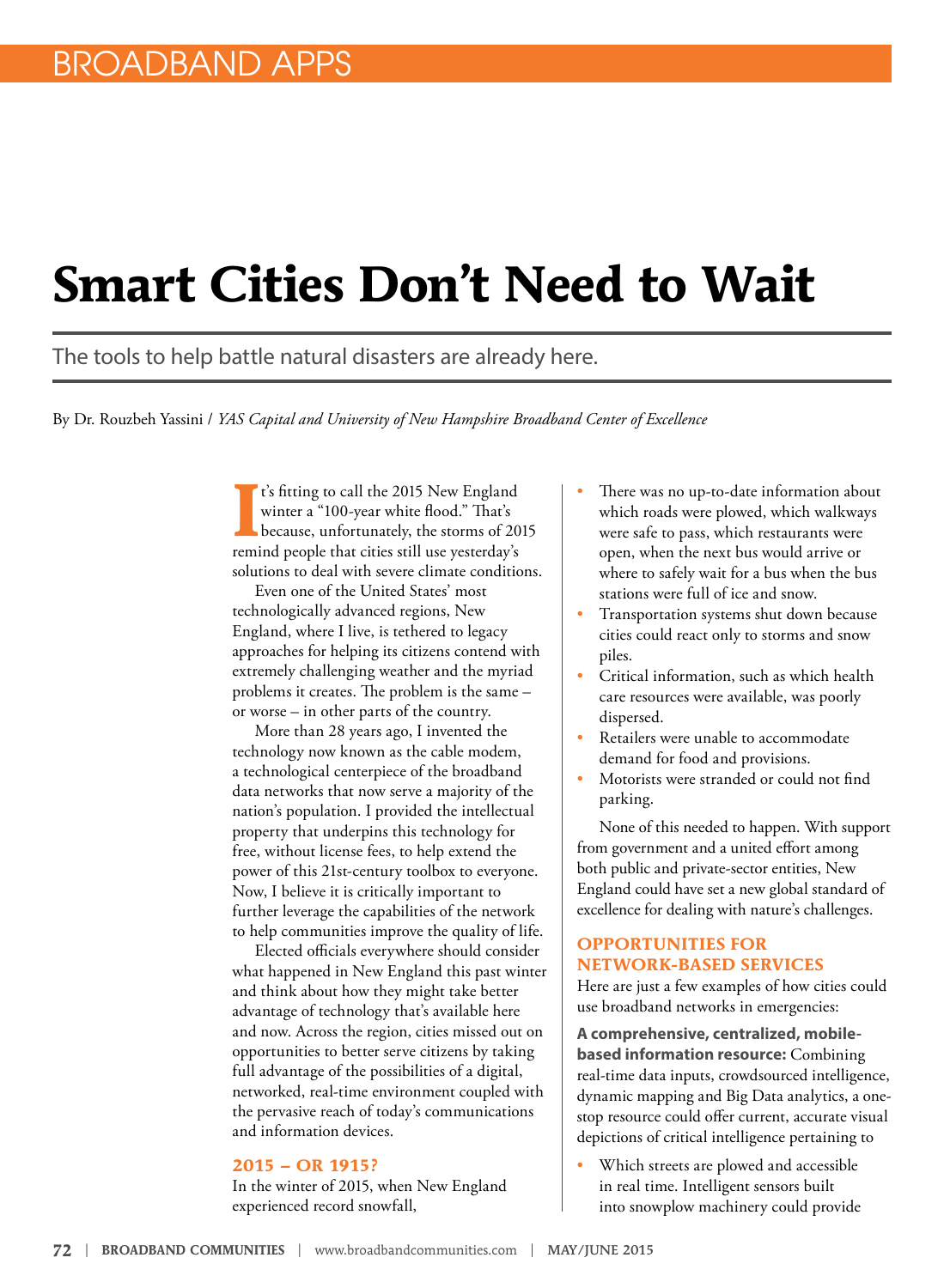updates much faster than manually transcribed sources.

- Where parking is available. Live images from on-street cameras could accurately convey exact parking conditions at any moment.
- The locations of broken or fallen tree branches overhanging power lines. These hazards could be trimmed before the limbs fall and create massive power outages.
- Where dangerous potholes or road hazards exist (data could be collected in part from automobile sensor devices).
- Where food, pharmacy and other critical retail stores are located and when they are open.
- The best routes and available parking spaces for hospitals and health care facilities.
- Information about nearby, accessible open spaces for exercising and relieving pets.

### Sensors on public transit vehicles could report on track and path conditions in real time.

**Transportation 2.0:** Making better use of available information systems and data contribution possibilities would allow cities to avoid having to react after the fact to storm-caused transportation upheaval. Some examples:

- Sensor devices mounted on public transit vehicles could provide realtime visual and sensory intelligence about track and path conditions.
- Trains outfitted with powerful climate control systems that heat and melt accumulated snow and ice in real time as they pass over tracks would avoid the need to play a constant game of catch-up with clogged tracks.

**ADVERTISEMENT**

- Drainage systems outfitted with meters that sense the accumulation of ice packs could trigger heating response technology in advance.
- Crowdsourced, real-time intelligence about the locations and conditions of dangerous walkways, icicles that pose physical threats and other vital intelligence could help citizens make better decisions about routes.
- Notification about the locations of garbage collection vehicles and their anticipated arrival time could allow people to avoid having garbage buried under snow because they took it to the curb too soon.

.CAMPUS TECHNOLOGIES **ARE THOUGHT LEADERS IN STUDENT HOUSING INTERNET AMENITIES"** 

"The bar for networks in Student Housing communities just keeps getting higher. Residents demand Internet as an amenity, and they'll move if you don't get it right."

www.campustechnologies.com

## rowing Demand from Students

Robust and reliable Wi-Fi is the single most demanded Student Housing amenity. Making that amenity happen, however, isn't so simple - do it wrong, and<br>almost straight away property managers will be inundated with complaints about slow and unreliable Wi-Fi and you'll be stuck in a contract you can't get out of. If you already have

Wi-Fi, it's a common assumption that to get fast internet you only need to increase the amount of bandwidth to the property - unfortunately that never addresses the underlying requirement that a good Student<br>Housing Property Wifi system must be properly designed and expertly managed. A good property Internet system should be like running water - always there when and where you want it. "Managing a network is as crucial to success as designing

it" says Andrew Marshall, CEO of Campus Technologies, Inc. Specializing in technology for student housing with over fifteen years' dedicated student housing experience, CTI follows a different model that is proven to help obtain and retain leases and boost reputation by providing excellent services. Having worked closely with property owners, managers and residents, CTI knows what needs to be done to satisfy the demands of today and tomorrow and how to get there in the most cost effective way. CTI's dedicated and student housing specific on-shore support team is there for you, because ultimately, everyone's goals are one in the same: make sure<br>your residents love the Internet service at your property.